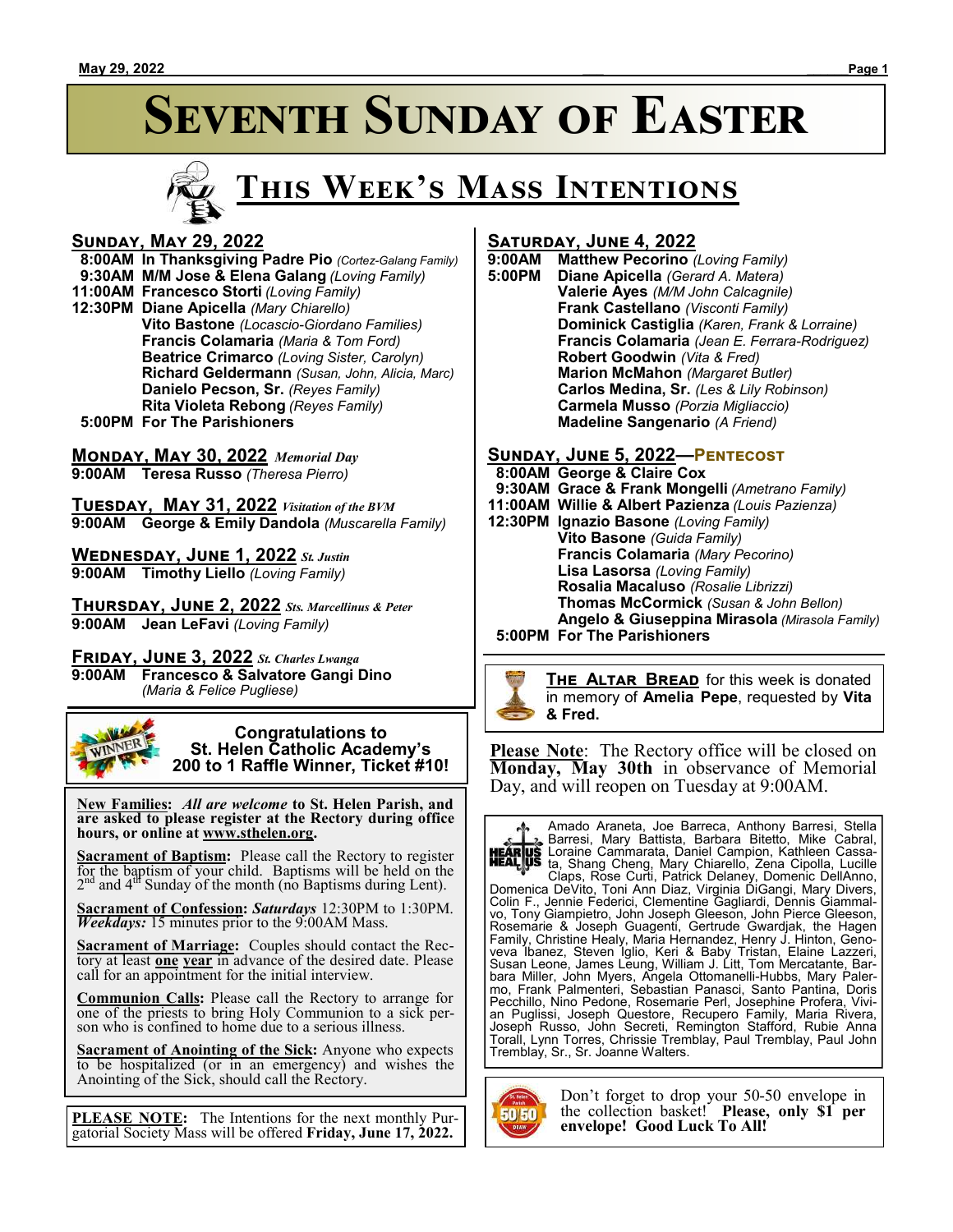

- **clothes** (**Infant sizes 3 & 6 mos., 9 & 12 mos., and toddler sizes 4T & 5T**). R
- **Diapers: Sizes 0, 1 & 2 (most requested) and Baby Wipes.** R
	- **Toiletries: Baby Wash, Baby Powder, Desitin, A & D Ointment.**
	- **Baby Bottles & Pacifiers**

R

R 8

R 8

- **RA** • **Household Items**: **Laundry Detergent, Liquid Dishwashing Detergent, Disinfectant.**
- **Gift Cards (Target, Walmart, Visa, Amex, MasterCard)** R R
	- **Monetary donations are always appreciated! (Envelopes are available at the doors).**

**Please Note: WE ARE NOT ACCEPTING strollers, carriages, cribs, car seats, pack-&-plays, or furniture of any kind. We ask that you please do not bring these items, as WE CANNOT ACCEPT THEM!**

*All donations will be sent to Mother/Child Support Facilities*

*PLEASE BE AS GENEROUS AS POSSIBLE—THANK YOU!*  $\mathcal{B}_1^2 \mathcal{B}_2^2 \mathcal{B}_3^2 \mathcal{B}_4^2 \mathcal{B}_4^2 \mathcal{B}_3^2 \mathcal{B}_2^2 \mathcal{B}_3^2 \mathcal{B}_4^2 \mathcal{B}_4^2 \mathcal{B}_4^2 \mathcal{B}_4^2 \mathcal{B}_4^2 \mathcal{B}_4^2 \mathcal{B}_4^2 \mathcal{B}_4^2 \mathcal{B}_4^2 \mathcal{B}_4^2 \mathcal{B}_4^2 \mathcal{B}_4^2 \mathcal{B}_4^2 \mathcal{B}_4^2 \mathcal{B}_4^2 \mathcal{B}_4^2 \mathcal{$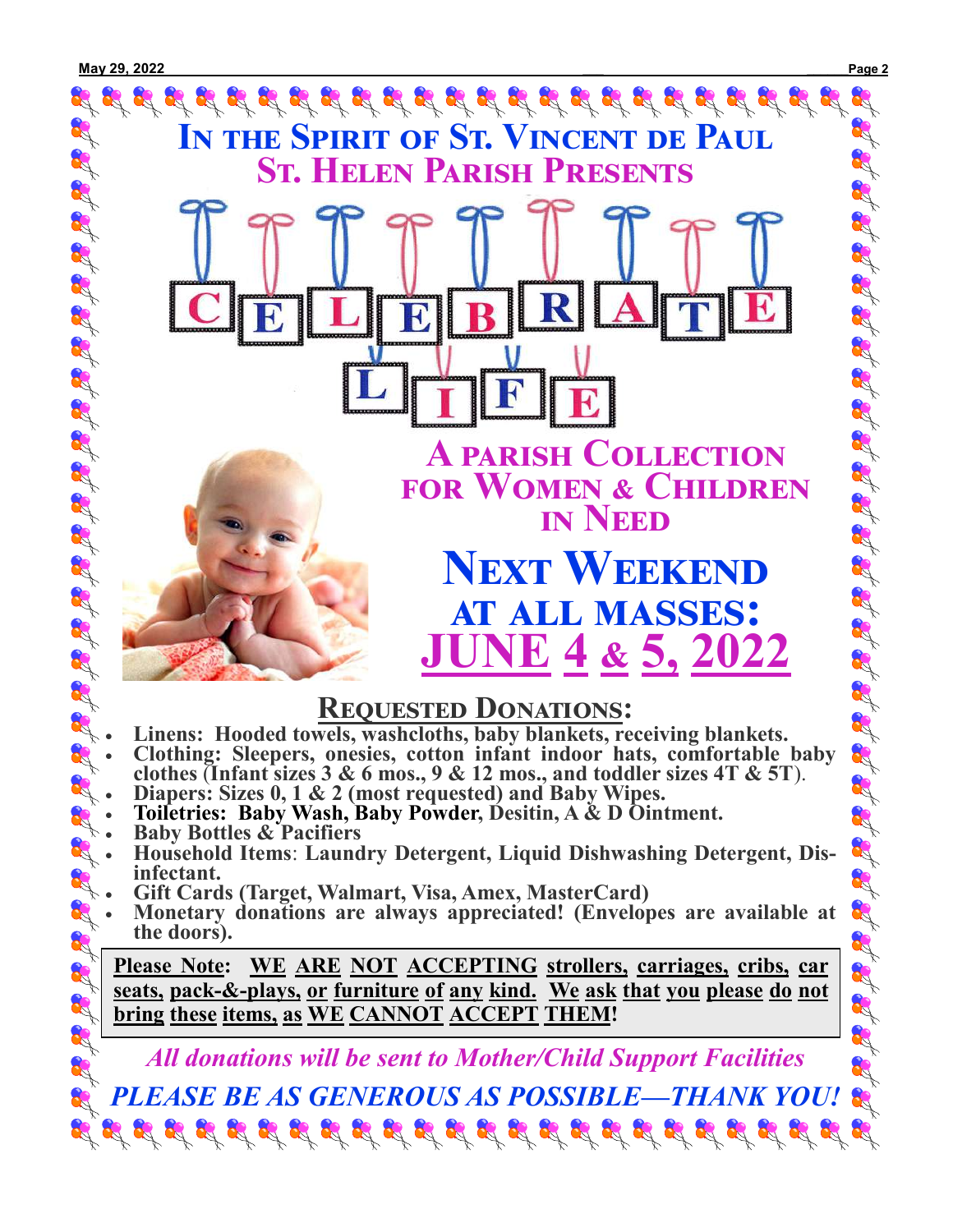## **Readings for the Seventh Sunday of Easter**

### **Reading I** *[Acts 7:55](https://bible.usccb.org/bible/acts%20/7?55)-60*

Stephen, filled with the Holy Spirit, looked up intently to heaven and saw the glory of God and Jesus standing at the right hand of God, and Stephen said, "Behold, I see the heavens opened and the Son of Man standing at the right hand of God." But they cried out in a loud voice, covered their ears, and rushed upon him together. They threw him out of the city, and began to stone him. The witnesses laid down their cloaks at the feet of a young man named Saul. As they were stoning Stephen, he called out, "Lord Jesus, receive my spirit." Then he fell to his knees and cried out in a loud voice, "Lord, do not hold this sin against them;" and when he said this, he fell asleep.

## **Responsorial Psalm**

### *R. The Lord is king, the most high over all the earth.*

The LORD is king; let the earth rejoice; let the many islands be glad. Justice and judgment are the foundation of his throne. *R.*

The heavens proclaim his justice, and all peoples see his glory. All gods are prostrate before him. *R.*

You, O LORD, are the Most High over all the earth, exalted far above all gods. *R.*



*(Continued on next page…)*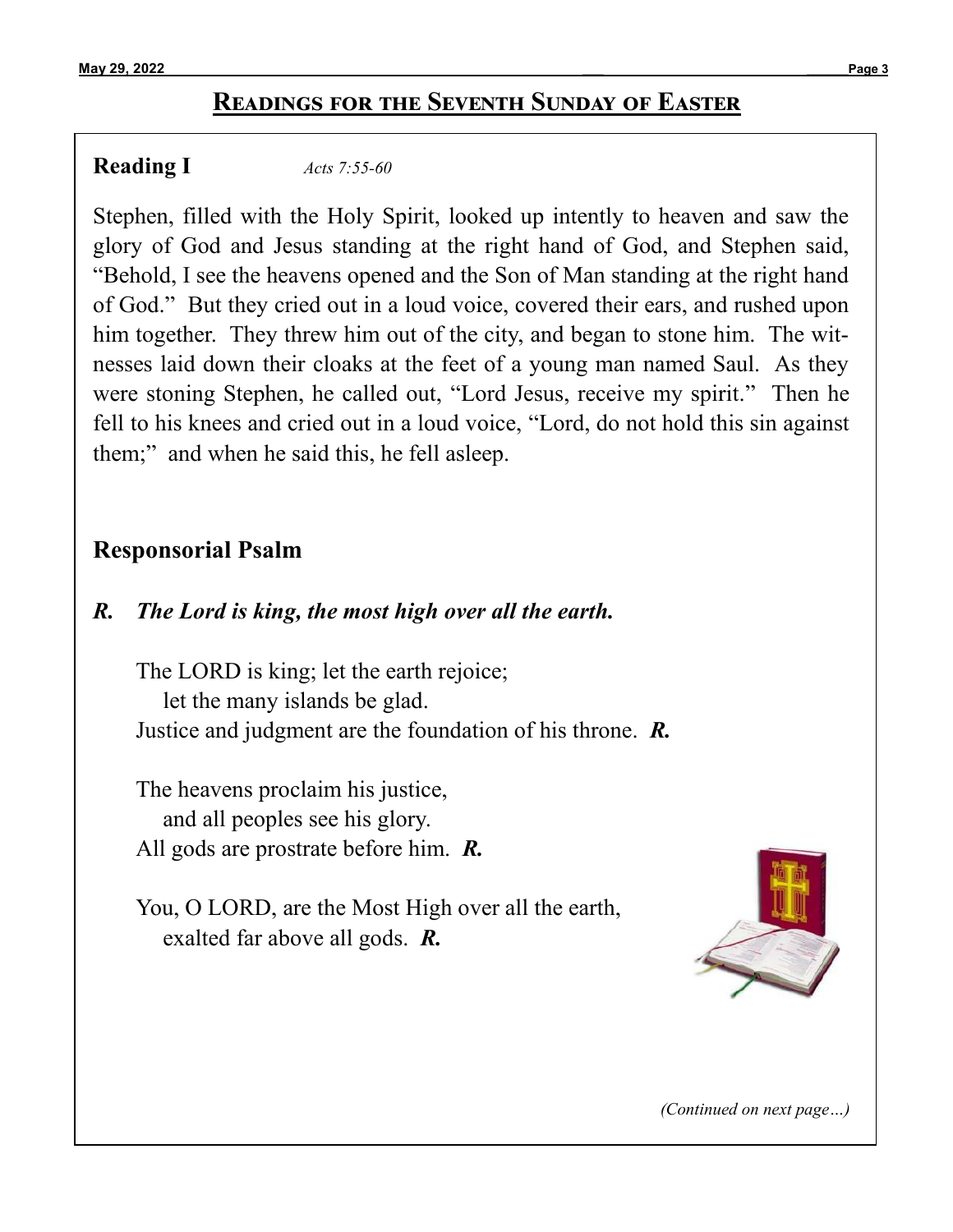## **Readings for the Seventh Sunday of Easter**

#### **Reading II** *[Rev 22:12](https://bible.usccb.org/bible/revelation/22?12)-14, 16-17, 20*

I, John, heard a voice saying to me: "Behold, I am coming soon. I bring with me the recompense I will give to each according to his deeds. I am the Alpha and the Omega, the first and the last, the beginning and the end." Blessed are they who wash their robes so as to have the right to the tree of life and enter the city through its gates.

"I, Jesus, sent my angel to give you this testimony for the churches. I am the root and offspring of David, the bright morning star." The Spirit and the bride say, "Come." Let the hearer say, "Come." Let the one who thirsts come forward, and the one who wants it receive the gift of life-giving water. The one who gives this testimony says, "Yes, I am coming soon." Amen! Come, Lord Jesus!

### **Alleluia**

I will not leave you orphans, says the Lord. I will come back to you, and your hearts will rejoice. *R.*



### **Gospel** *[Jn 17:20](https://bible.usccb.org/bible/john/17?20)-26*

Lifting up his eyes to heaven, Jesus prayed saying: "Holy Father, I pray not only for them, but also for those who will believe in me through their word, so that they may all be one, as you, Father, are in me and I in you, that they also may be in us, that the world may believe that you sent me. And I have given them the glory you gave me, so that they may be one, as we are one, I in them and you in me, that they may be brought to perfection as one, that the world may know that you sent me, and that you loved them even as you loved me. Father, they are your gift to me. I wish that where I am they also may be with me, that they may see my glory that you gave me, because you loved me before the foundation of the world. Righteous Father, the world also does not know you, but I know you, and they know that you sent me. I made known to them your name and I will make it known, that the love with which you loved me may be in them and I in them."